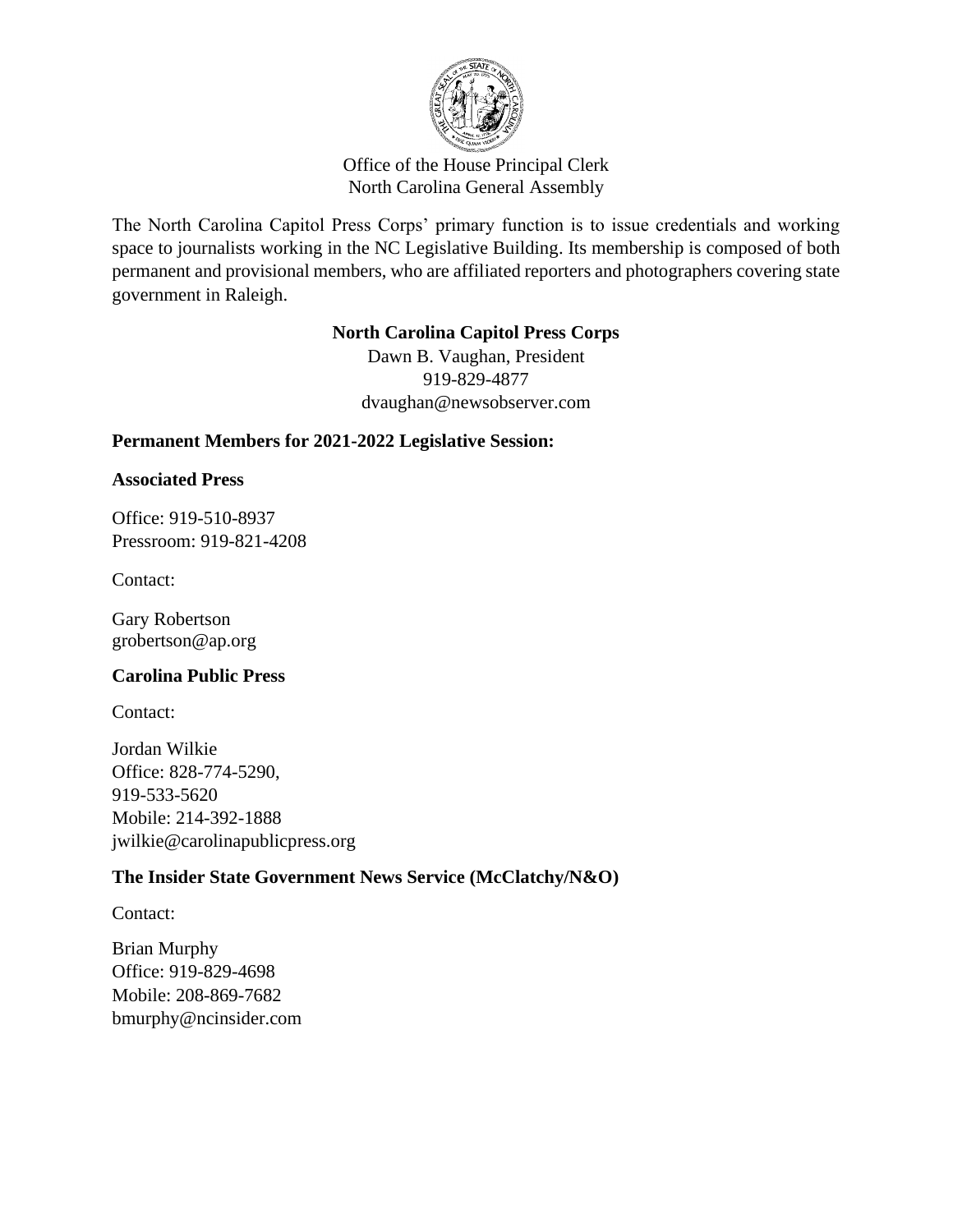### **The News & Observer (and Charlotte Observer/Herald-Sun)**

Contacts:

Dawn B. Vaughan Office: 919-829-4877 Mobile: 919-219-1921 dvaughan@newsobserver.com

Will Doran 919-836-2858 wdoran@newsobserver.com

Avi Bajpai Office: 919-346-4817 Mobile: 646-725-9985 abajpai@newsobserver.com

### **North Carolina Health News**

Office: 919-295-6246

Contact:

Rose Hoban 510-384-0832 rose.hoban@gmail.com

### **North Carolina Tribune/Business North Carolina**

Contact:

Colin Campbell 919-295-3869 ccampbell@businessnc.com

#### **Spectrum News**

Office: 919-882-4040

Contacts:

Loretta Boniti 919-612-9036 loretta.boniti@charter.com

Mary Helen Jones Mary.Jones@charter.com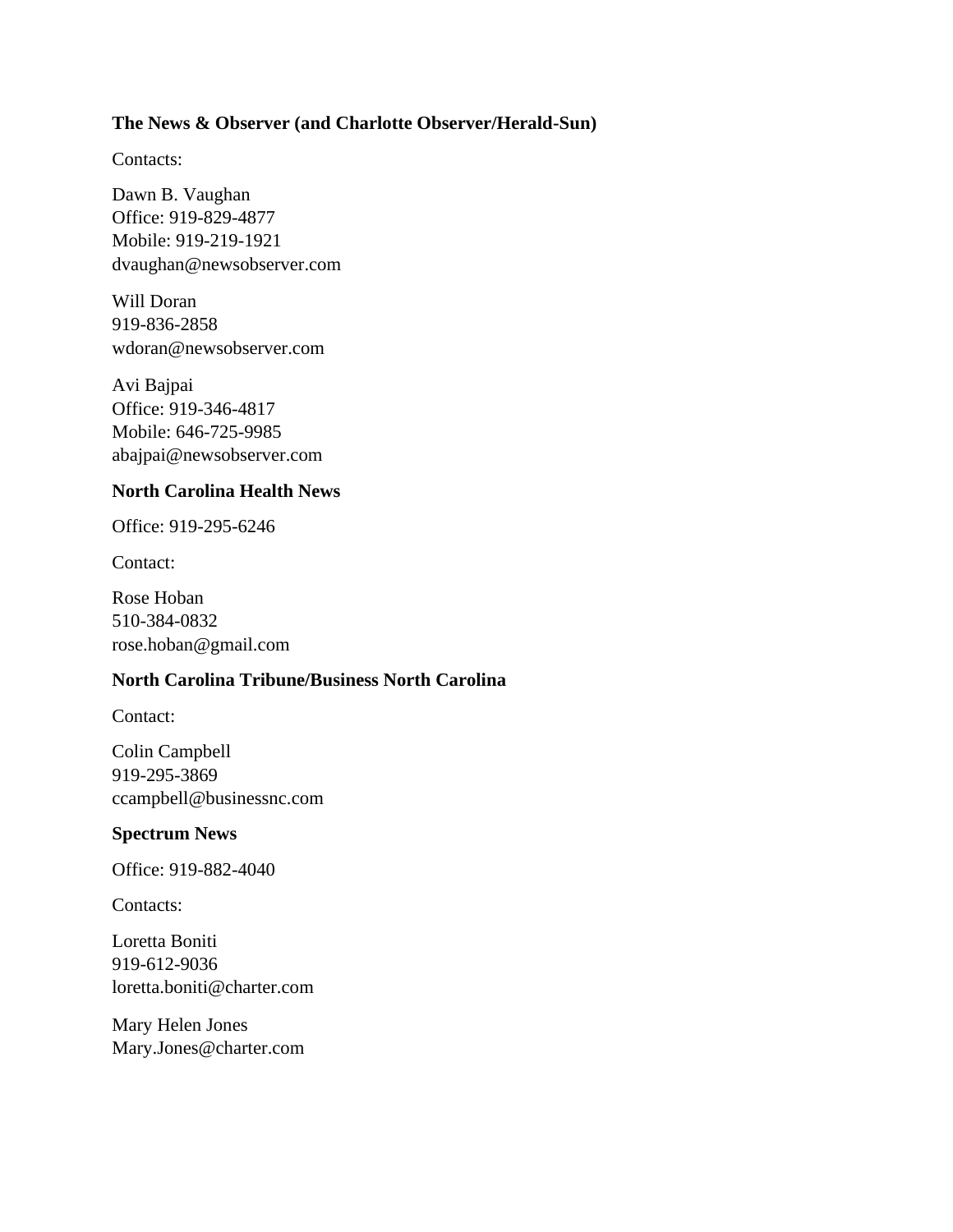### **WNCN-CBS 17**

Contacts:

Michael Hyland 919-306-6557 MHyland@cbs17.com

Michael Barnard mbarnard@cbs17.com

## **WRAL-TV**

Office: 919-821-8584 Pressroom: 919-828-8527

Contacts:

Laura Leslie, Capitol Bureau Chief 919-619-3099 lauraleslie@wral.com

Travis Fain TFain@wral.com

# **WTVD-ABC 11**

Office: 919-683-1111

Contacts:

Jonah Kaplan 919-687-2328 jonah.kaplan@abc.com

Chris Hart 919-683-1111

## **WUNC-NC Public Radio**

Pressroom: 919-831-9862

Contacts:

Jeff Tiberii 336-422-7863 jtiberii@wunc.org

Rusty Jacobs rjacobs@wunc.org